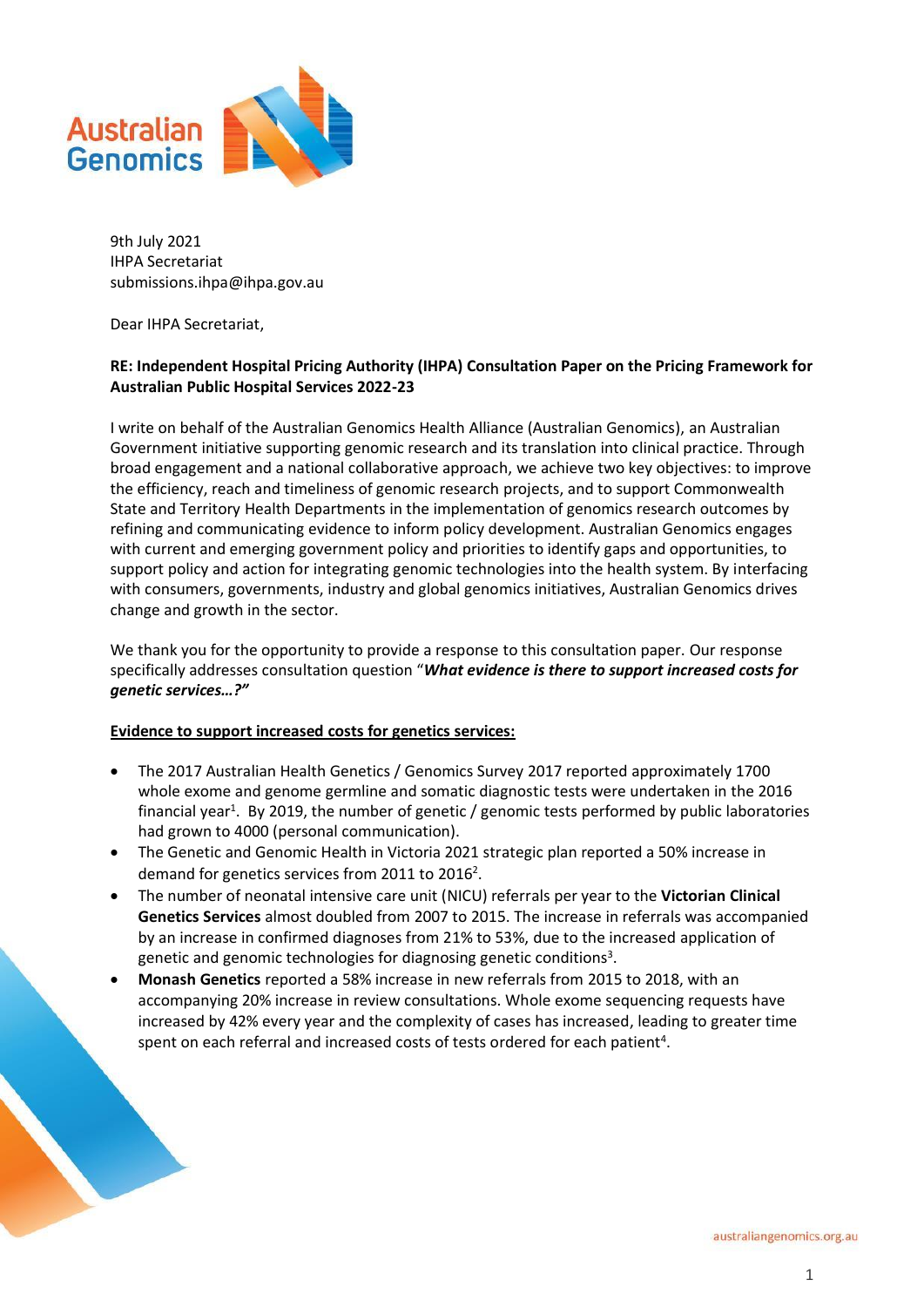

- **Genetic Health Queensland** has experienced a 22% increase in referrals from the 2018 to 2020 financial year and demand on the genetics service increased 53% from 2012 to 2017 (unpublished data, personal communication).
- Between 2012 and 2020, annual referrals to the **Adult Genetics Unit in Adelaide South Australia** have increased by 150%; the number of individuals who had diagnostic genetic testing for suspected familial cancer increased by 130%, and the number of individuals who had diagnostic genetic testing for a suspected non-cancer genetic condition increased 100% (unpublished data, personal communication).
- From 2012 to 2020, **Genetic Services of Western Australia** has seen a 275% increase in the demand for services with a correlating 45% increase in tests requested. In addition to the number of tests requested the complexity of the tests requested has consistently grown through this period as well (unpublished data, personal communication).
- Since the 2015/2016 financial year, the number of clinical tests performed by the **Peter MacCallum Cancer Centre** Molecular Pathology laboratory has increased by 60% (unpublished data, personal communication).
- There is also variation across Australian States and Territories in the clinical geneticist and genetic counsellor workforce, with Victoria better resourced than other states in both professions<sup>4</sup> .
- Research funded genomic testing may play a significant role in the increase in referrals and testing. This is likely to impact service delivery and is also not a sustainable approach to funding genetics tests or clinical services. As genomic research programs increasingly identify people at higher risk of developing genetic conditions it will put the health system at under pressure if capacity is not increased.
- Many health professionals convey financial constraints in ordering the genetic and genomic tests that they feel are appropriate to deliver the necessary standard of health care for their patients.
- Existing testing rates under-represent the rates that would be appropriate if clinical utility and cost-effectiveness evidence were applied across patient cohorts due to aspects such as financial constraints, degree of genomic literacy, and access to testing.
- Increasing demand for genetics services is reported at the same time as increasing Australianspecific published evidence becomes available on the clinical utility and economic value of genetic and genomic testing 5,6,7,8 (see the Australian Genomics website for more relevant publications). As Australian Genomics cancer and rare disease flagships complete recruitment and publish data, it is expected that incorporation into standard care of genomic testing for more conditions will be sought.
- An Australian Genomics study on the use of ultra-rapid exome sequencing for critically ill infants reported several case studies which demonstrate the clinical impact of genomic testing and/or genetic diagnoses for individual cases. In the study, genomic testing led to significant changes in clinical course, such as redirection to palliative care, avoidance of planned invasive tests (lung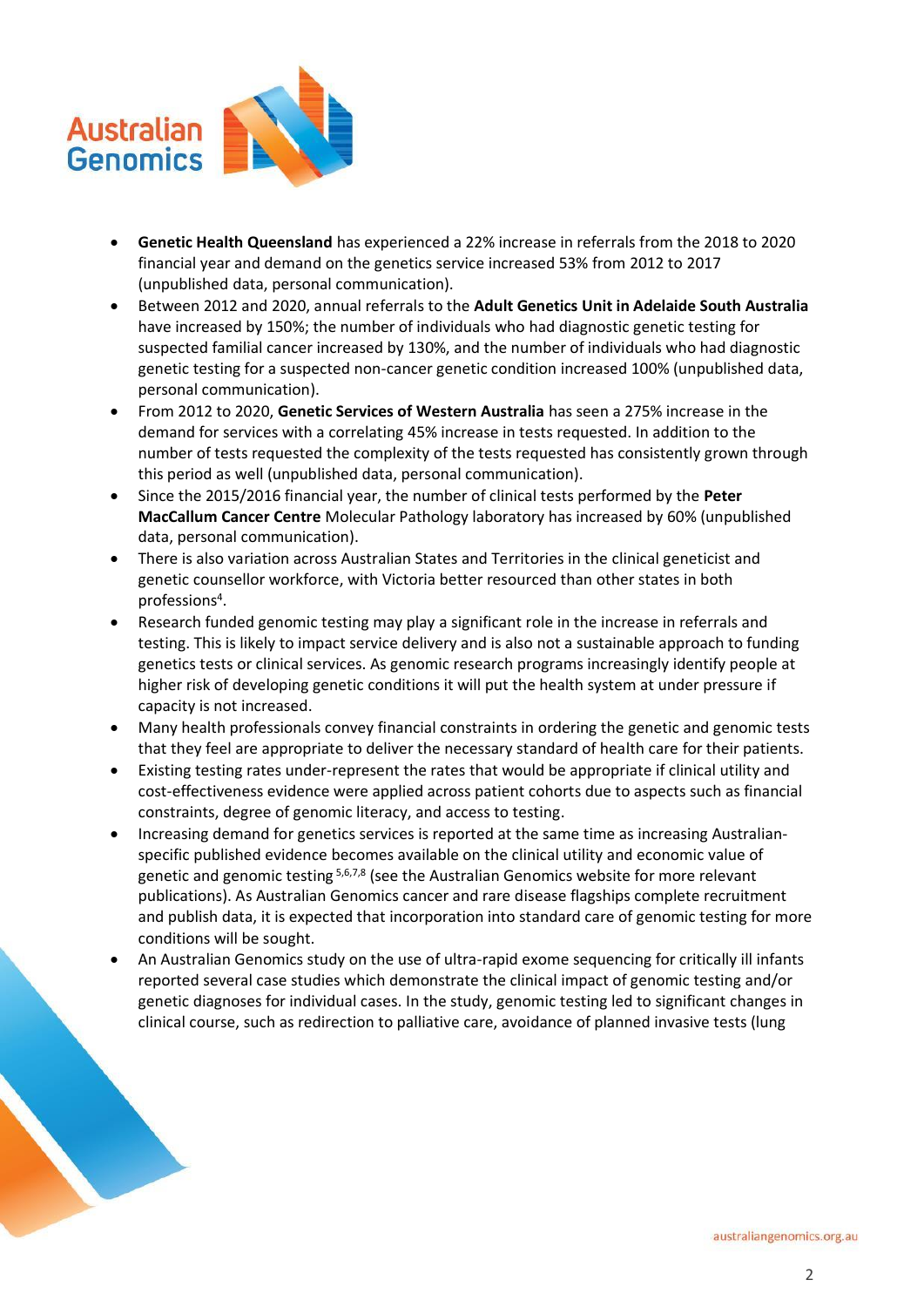

biopsy), a change in a treatment to avoid damage to other organs, and recommendation for organ transplant<sup>9</sup> (see Table 2).

• The personal and familial value of genomic testing has been demonstrated from the perspectives of the Australian public and families experiencing genetic conditions across several studies led by Australian Genomics<sup>10,11,12</sup> (and unpublished data). One of the important findings of these studies was that increased familiarity with the likely benefits of genomic testing will increase demand and uptake of clinical genomics<sup>10</sup>.

# *As evidence of clinical and patient utility grows, demand on genetics services is increasing.*

# **Genetics services in Australia must be adequately resourced to provide the right test at the right time, equitable access and to ensure cost-effectiveness, clinical and patient utility, and patient safety:**

- Consulted stakeholders in an NSW-led report on genetic counselling services in 2017 said that wait times for appointments with genetics services had increased to between six months to two years, depending on geographic location and urgency of the test<sup>13</sup>.
- The benefits of genomic testing as a first line diagnostic test have been demonstrated:
	- o An Australian Genomics Mitochondrial Flagship economic evaluation found that early access to testing saved 45% in costs relative to late testing, from a cost of \$6760 per child tested early to \$12,400 per child tested later<sup>6</sup>.
	- $\circ$  An economic study for renal genetic conditions had similar findings; the costs associated with doing exome sequencing early were 50% less than performing the test later (manuscript under review).
	- $\circ$  An economic study investigating the impact of exome sequencing applied early in the diagnostic pathway for infants with suspected monogenic disorders resulted in three times more diagnoses at one third of the cost<sup>14</sup>.
- One theme arising from focus groups from an Australian Genomics study on what matters to key stakeholders in clinical genomic testing was how having a confirmed genetic diagnosis can lead to better access to government supported services, such as the NDIS, interventional and educational programs (unpublished data, personal communication). These are additional downstream reasons why the healthcare system should be striving for timely, equitable access to genetic and genomic testing.
- There is a link between a lack of resourcing and patients' experience or clinical outcomes. A study on cancer genetics services indicated that long wait times resulted in an increase in noshow rates<sup>15</sup>. Reduced wait times for genetic counselling appointments and timely diagnostic pathways have been identified as a key to successful implementations (National Strategic Action Plan for Rare Diseases, Action 2.2.3)<sup>16</sup>.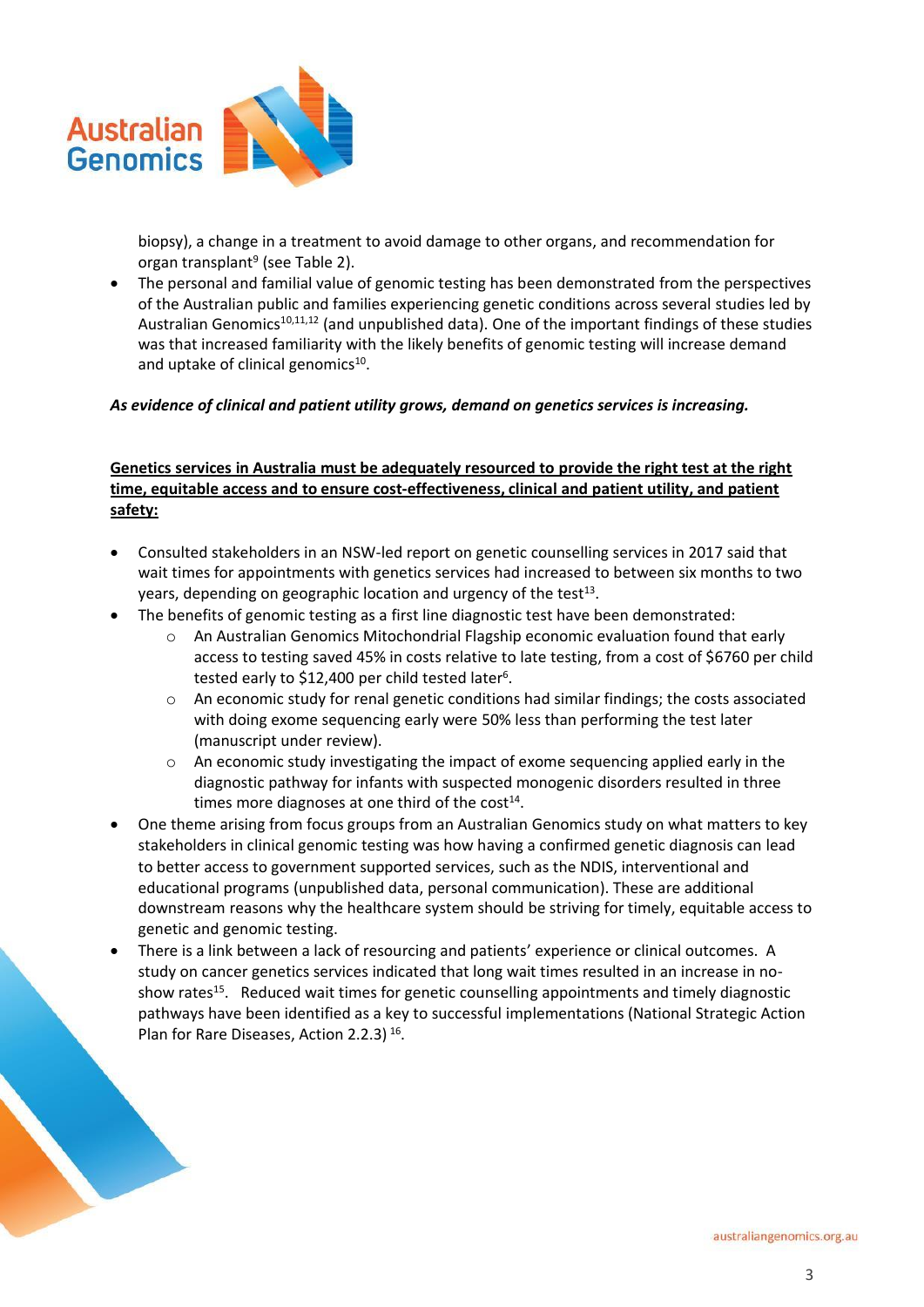

*Evidence-based, cost-effective, and culturally sensitive genetic services need to be available to all in the population for whom they could be appropriate. However, the lack of a fit-for-purpose funding model for public patients is leading to an inequity of access to genetics services and the value they provide, which increases the risks that the gap in health outcomes for vulnerable populations will become wider.*

# **Challenges to accurately costing genetics services:**

• Australian Genomics partner and stakeholder organisations consistently report lack of clarity with respect to funding of genetics services through Activity Based Funding (ABF), and inappropriateness of codes for recording service events. Interpretation of codes also varies across States and Territories. This leads to at least two downstream issues:

1) **services are not correctly or adequately funded for the services and tests they provide** 2) **services are not able to accurately capture the costs for reliable evidence collection to inform future funding decisions.**

- There is uncertainty amongst genetics professionals about how the hospital costings department derives the actual costings, and what they include. Increased communication across stakeholder groups and co-designed costing studies could resolve these issues.
- Because some clinics are block funded, most costs relating to these clinics, including genetics specialists, genetic counselling, testing, and administration are likely to be recorded separately across medical information databases. Identifying and linking these data may serve to improve costing assessments.
- Cancellations and failure to attend events are not captured through any standard system across genetics services but impact upon service delivery data and capturing costs<sup>4</sup>.

*We understand that IHPA is keen to resolve these complicated, long-standing issues<sup>17</sup>, which we strongly support as an immediate action, given the three-year time lag to enact funding reforms. It is recommended that costing studies occur in multiple jurisdictions to better understand the usage and cost of genetic and genomic tests in the delivery of care by clinical genetics services and other clinical services.*

*Australian Genomics, through its engagement with genetics services, other health professionals delivering genetic health care, and senior health managers in each jurisdiction (primarily through the National Implementation Committee), is well-placed to raise awareness of these issues and to support action and collaboration with key stakeholders to bring about change.*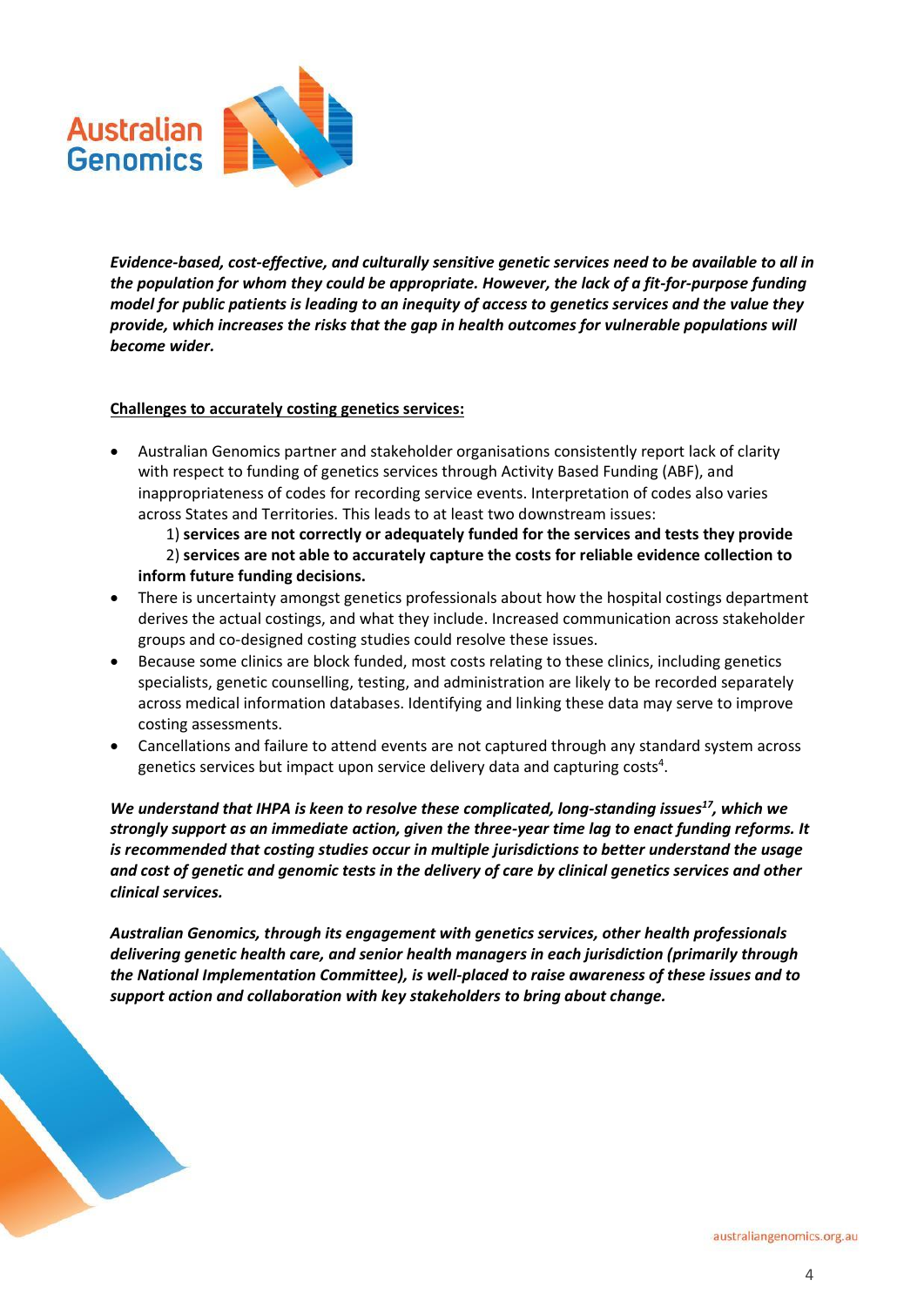

# **Recommended areas for immediate consideration:**

### **Costing genetic counselling services:**

- Genetic counselling services ensure the safety and quality of genomic testing. Equity of access to genetic counselling is critical for patient care and support (refer also to Pillar 2 of National Strategic Action Plan for Rare Diseases)<sup>16</sup>.
- In 2021 the ABF price for outpatient service events provided by a clinical geneticist and genetic counsellor are currently \$961 (code 20.08) and \$232 (code 40.53), respectively. **The 40.53 code is a general medicine allied services code and is unlikely to cover the cost of a genetic counselling service event in most instances. It does not reflect the complexity of genetic counselling services**. For example, the preparatory work and clinical work-up done outside of the face-toface consultations is often extensive and is predominantly done by genetic counsellors<sup>13</sup>.
- Clinical geneticists also do significant preparatory work and clinical work-up outside of face-toface consultations, and thus should be assessed at the same time as genetic counselling services to gain a comprehensive picture of the time spent on each patient, for example, reviewing medical literature, case discussions, and expert consultation for rare diseases.
- A 2017 census led by Australian Genomics confirmed that delivering services relating to genomic testing take more time than genetic testing. Clinical genetic counsellors reported that genomic testing added approximately 2.75 hours extra in total workload per patient, and clinical geneticists reported it added approximately 2.25 hours.
- A new, fit-for purpose Tier 2 class 40 code should be established, which has been a recommendation of the Human Genetics Society of Australia (HGSA) in previous years. Clarification is sought from IHPA as to the existing appropriate code for genetic counsellors to record their services in the meantime.
- In any re-costing of genetic counselling services, the expansion of genetic counselling delivery as a telehealth service should be considered at the same time. In some states and territories with remote, disperse populations, telehealth service delivery has been in place for some time and many genetics services were able to pivot into telehealth delivery during the COVID-19 pandemic.
- In considering costing for genetic counselling services, the impact of successful funding through the current MSAC application for a Medicare item number for genetic counselling should be considered.

# **Resourcing for Multidisciplinary Team (MDT) clinics and Molecular Tumor Boards:**

- MDTs (and molecular tumor boards for cancer genetics services) ensure the safety and quality of genomics testing and provide opportunities for upskilling the genetics and non-genetics workforce. MDTs are considered best practice nationally and internationally.
- MDTs are an important part of the testing process (even if the test is requested by non-genetics professionals) and will be core business for clinical genetics services into the future. The time is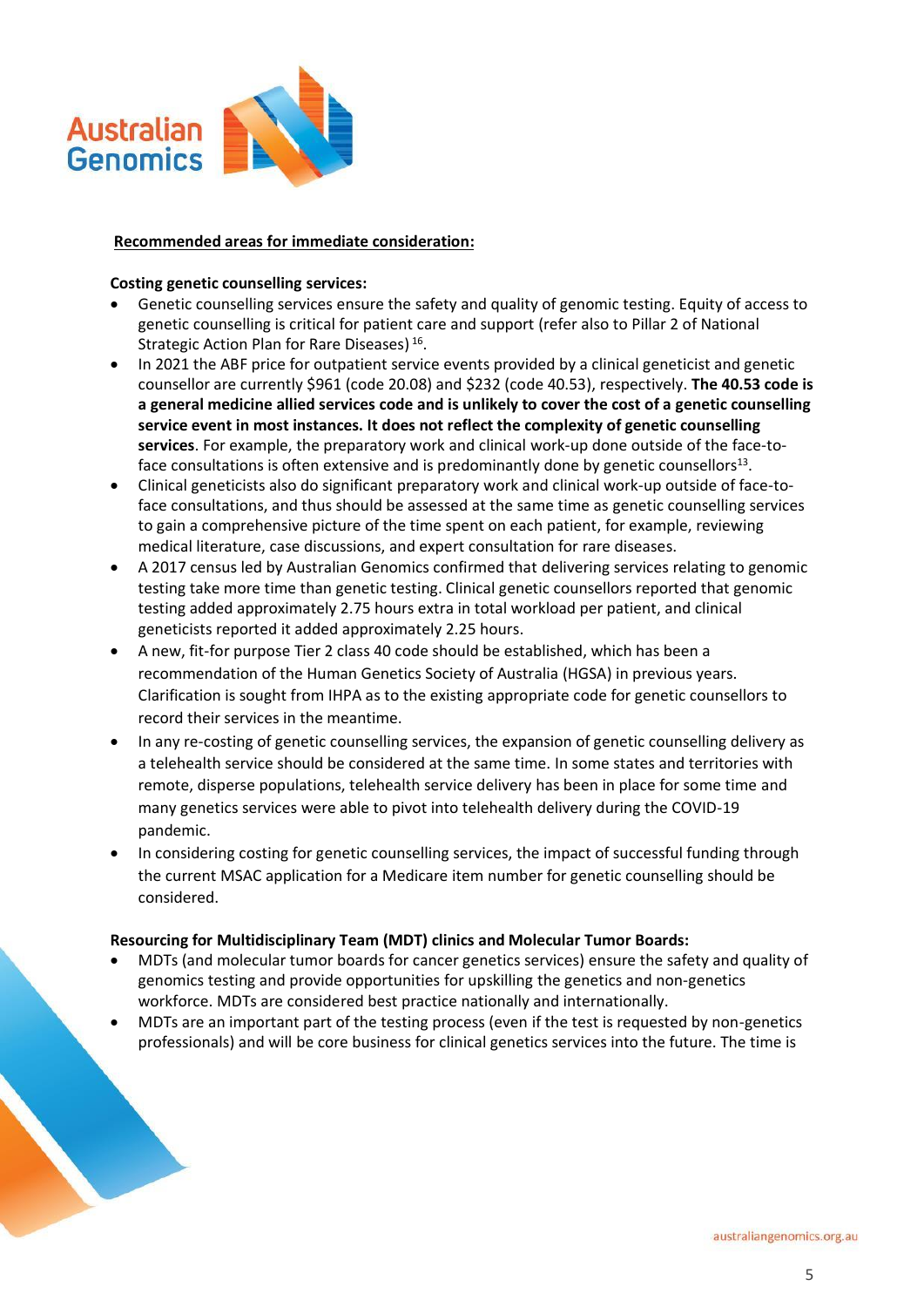

not funded and not captured by the pathology costs, which go to the testing lab and not the clinical services.

• However, MDTs are resource intensive and, without proper costing, our stakeholders report that they may not be able to continue in some settings. Proper costing studies could be quickly achieved and should be done with the contribution of data from genetics services, to allow these valuable services to continue.

# **Genomic test costs:**

- The cost of most genetic tests cannot be covered by the funding levels set by ABF through the 20.08 (clinical genetics, \$961) or 40.53 (general medicine allied service code, \$232) codes.
- Genetic and genomic tests are funded through different sources, including Medicare, block funding or user pays models – as well as research and philanthropy, though these latter sources are not sustainable, nor appropriate, sources of funding for clinical service provision. IHPA should develop a comprehensive understanding of the landscape of current funding structures for genetic and genomic tests and incorporate this into any additional decisions about their funding. Australian Genomics is currently undertaking relevant projects, including the development a genetic/genomic test directory for Australia, as well as evaluating genetic and genomic tests available through Medicare. These projects, along with the 2017 RCPA report on genomic test volume and demand<sup>1</sup> could be important resources for IHPA.

# **IHPA can ensure future preparedness for new genomic technology applications:**

- The value of incorporating pharmacogenomics in personalised healthcare, both to the individual and the healthcare system has been demonstrated. An estimated \$1.4B could be saved each year in Australia by avoiding hospitalisations due to adverse drug events<sup>18</sup>. An Australian Genomics incubator project in 2021 will assess current evidence to develop recommendations for further research in this area and readiness for incorporation into healthcare. (The introduction of pharmacogenomics is relevant to the consultation question '*What pricing and funding approaches should be explored by IHPA for reducing avoidable and preventable hospitalisations?'*.)
- The Mackenzie's Mission Australian Reproductive Carrier Screening study may result in mainstreaming of pre-conception carrier screening. While there is an application currently being considered for funding the test through Medicare, other downstream genetics service impacts should be considered as the general population begins to take up screening tests. For example, there would be an increase overall in clinical genetics services workload (see also National Strategic Action Plan for Rare Diseases Action 2.3.1 regarding equitable access to peri-conception genetic testing and counselling)<sup>16</sup>.
- There is increasing discussion and evidence collection relating to enhancing newborn bloodspot metabolic tests by incorporating tests involving genetic and genomic technologies. This is another area that could have vast implications for genetic service delivery.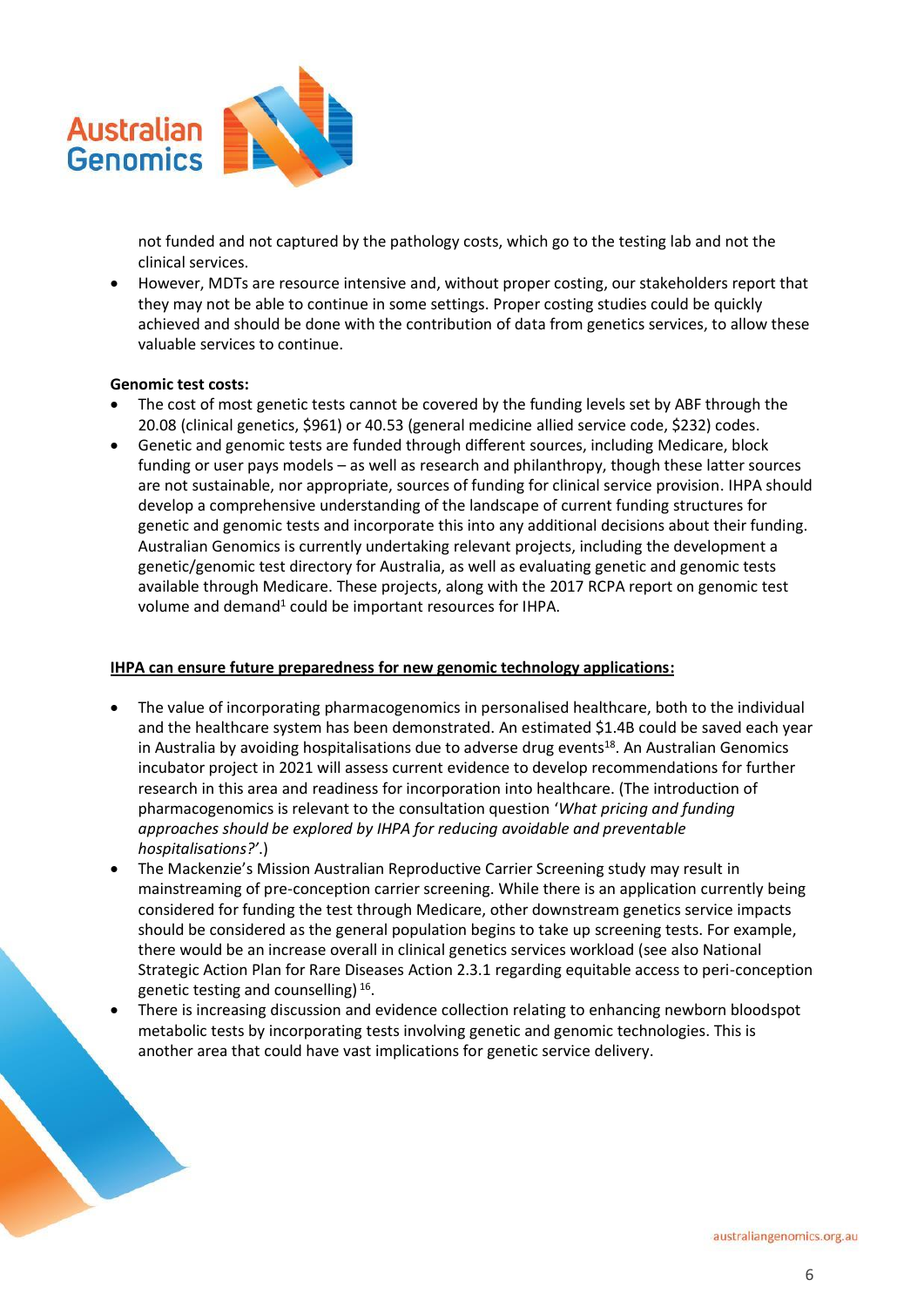

• Australian Genomics conducted several studies on preparedness of health professionals to engage with new genomic technologies. Our national survey of medical specialists found that geneticists and genetic counsellors are essential in providing advice to other health professionals and are spending considerable time on education activity.

# **Recommendations:**

- IHPA should work with genetics services, hospitals (costing departments) and health departments to ensure appropriate, clear, and standardised data collection about genetics service provision across jurisdictions.
- The planned costing studies and engagement with genetics services delayed in 2020 by the COVID-19 pandemic should be reinstated.
- A multi-year genetics costing study is needed to gain a true understanding of the increase demand for genetics services, given the evidence for rapidly increasing demands summarised in our submission.
- A new Tier 2 class 40 service category should be established for genetic counselling.

Sincerely,

attayor c. clouth

Kathryn North AC Lead Australian Genomics